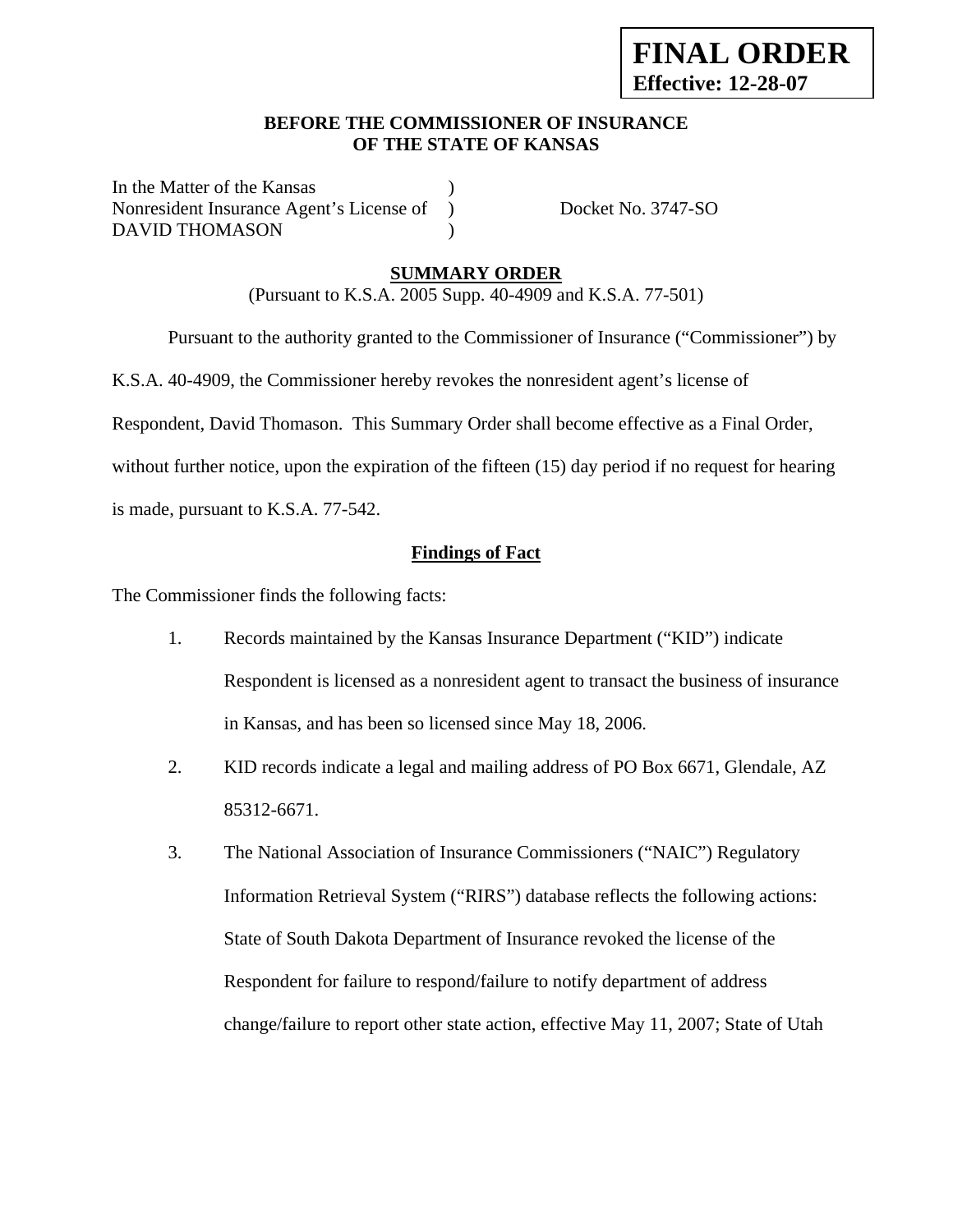Department of Insurance revoked the Respondent's license for failure to comply with previous order, effective August 13, 2007.

4. To date, Respondent has failed to notify KID of the action taken by the State of Utah and the State of South Dakota.

# **Applicable Law**

- 5. K.S.A. 40-4909 states, in pertinent part:
	- (a) The commissioner may deny, suspend, revoke, or refuse renewal of any license issued under this act if the commissioner finds that the applicant or license holder has:
		- (2) Violated
			- (A) Any provision of chapter 40 of the Kansas Statutes Annotated, and amendments thereto, or any rule and regulation promulgated thereunder;
			- (C) any insurance law or regulation of another state;
		- (9) Had an insurance agent license, or its equivalent, denied, suspended or revoked in any other state, district or territory.
	- (b) In addition, the commissioner may suspend, revoke or refuse renewal of any license issued under this act if the commissioner finds that the interests of the insurer or the insurable interests of the public are not properly served under such license.
- 6. KA.R. 40-7-9 states, in pertinent part: Each person licensed in this state as an insurance agent shall report the following to the commissioner of insurance within 30 days of occurrence:
	- (a) Each disciplinary action on the agent's license or licenses by the insurance regulatory agency of any other state or territory of the United States.

# **Conclusions of Law**

7. The Commissioner has jurisdiction over Respondent as well as the subject matter

of this proceeding, and such proceeding is held in the public interest.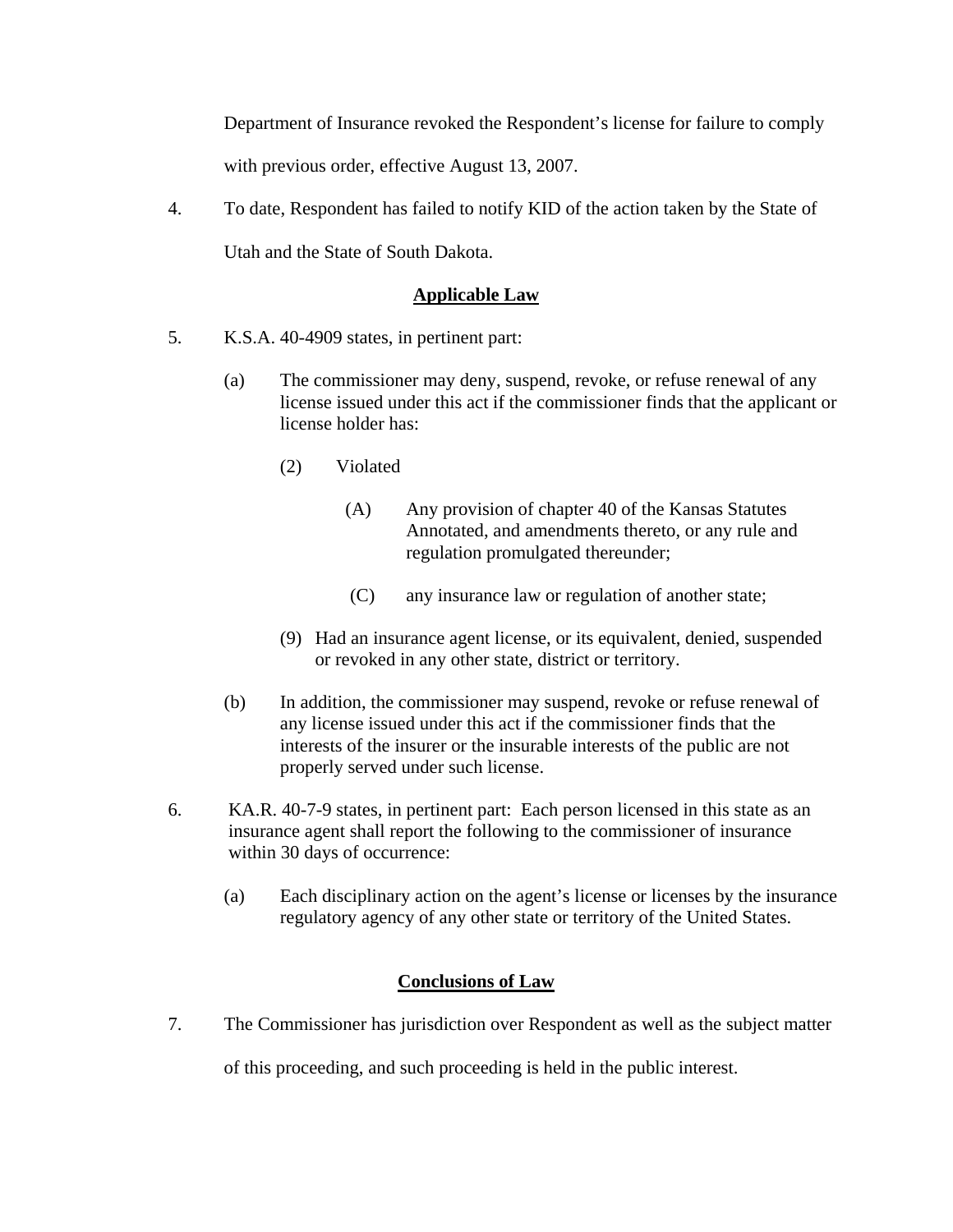- 8. The Commissioner finds that Respondent's Kansas license may be revoked because Respondent violated an insurance law or regulation in another state pursuant to K.S.A. 40-4909(a)(2)(C).
- 9. The Commissioner finds that Respondent's Kansas license may be revoked because Respondent's Utah and South Dakota license's were revoked, pursuant to K.S.A. 40-4909(a)(9).
- 10. The Commissioner finds that Respondent violated K.S.A. 2006 Supp. 40-  $4909(a)(2)(A)$  and K.A.R. 40-7-9 by failing to notify the Kansas Insurance Department of the disciplinary action taken by the State of Utah Department of Insurance on August 13, 2007 and the State of South Dakota Department of Insurance on May 11, 2007.
- 11. The Commissioner finds, pursuant to K.S.A. 40-4909(b), that the insurable interests of the public are not properly served under Respondent's license.
- 12. Accordingly, the Commissioner concludes sufficient grounds exist for the revocation of the insurance agent's license of David Thomason pursuant to K.S.A. 40-4909(a) and (b).

#### **IT IS THEREFORE ORDERED BY THE COMMISSIONER OF INSURANCE THAT:**

1. The Kansas Nonresident Insurance Agent's License of David Thomason is hereby **REVOKED** effective the effective date of this Order.

#### 2. **IT IS FURTHER ORDERED** that DAVID THOMASON shall **CEASE** and

**DESIST** from the sale, solicitation or negotiation of insurance and/or receiving compensation deriving from the sale, solicitation or negotiation of insurance conducted after the effective date of this Order.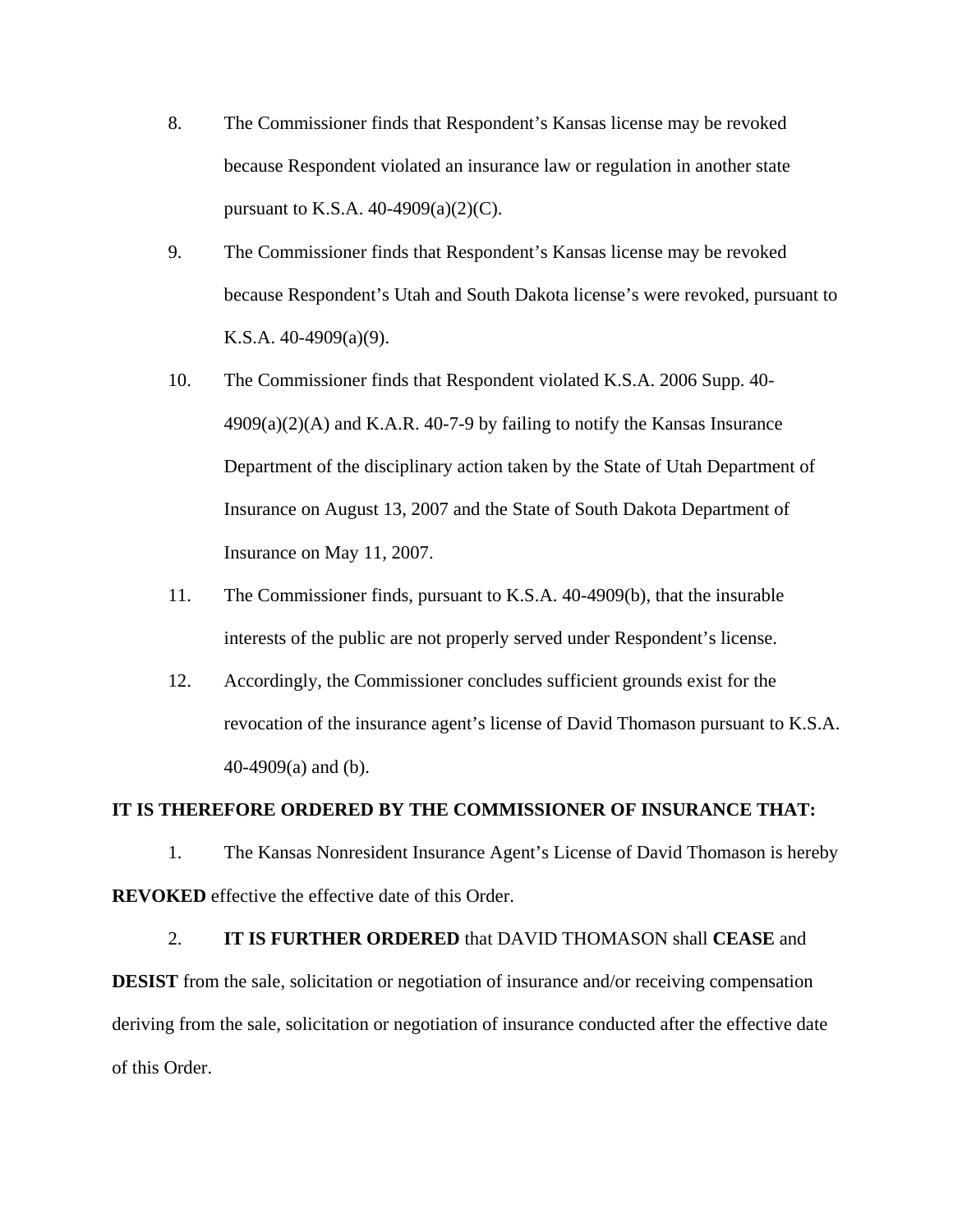### **NOTICE AND OPPORTUNITY FOR HEARING**

David Thomason, within fifteen (15) days of service of this Summary Order, may file with the Kansas Insurance Department a written request for hearing on this Summary Order, as provided by K.S.A. 77-542. In the event a hearing is requested, such request should be directed to:

> John W. Campbell, General Counsel Kansas Insurance Department 420 S.W.  $9<sup>th</sup>$  Street Topeka, Kansas 66612

Any costs incurred as a result of conducting any administrative hearing shall be assessed against the agent/agency who is the subject of the hearing as provided by K.S.A. 40-4909(f). Costs shall include witness fees, mileage allowances, any costs associated with reproduction of documents which become part of the hearing record, and the expense of making a record of the hearing.

If a hearing is not requested, this Summary Order shall become effective as a Final Order, without further notice, upon the expiration of the fifteen (15) day period for requesting a hearing. The Final Order will constitute final agency action in the matter.

In the event the Petitioner files a petition for judicial review, the agency officer designated pursuant to K.S.A. 77-613(e) to receive service of a petition for judicial review on behalf of the Kansas Insurance Department is:

> John W. Campbell, General Counsel Kansas Insurance Department 420 S.W.  $9^{th}$  St. Topeka, Kansas 66612

# **IT IS SO ORDERED THIS \_29th\_\_ DAY OF NOVEMBER, 2007, IN THE CITY OF TOPEKA, COUNTY OF SHAWNEE, STATE OF KANSAS.**



\_/s/ Sandy Praeger\_\_\_\_\_\_\_\_\_\_\_\_\_\_\_\_\_\_\_ **Sandy Praeger** Commissioner of Insurance

By:

 $/s/$  John W. Campbell John W. Campbell General Counsel

### **CERTIFICATE OF SERVICE**